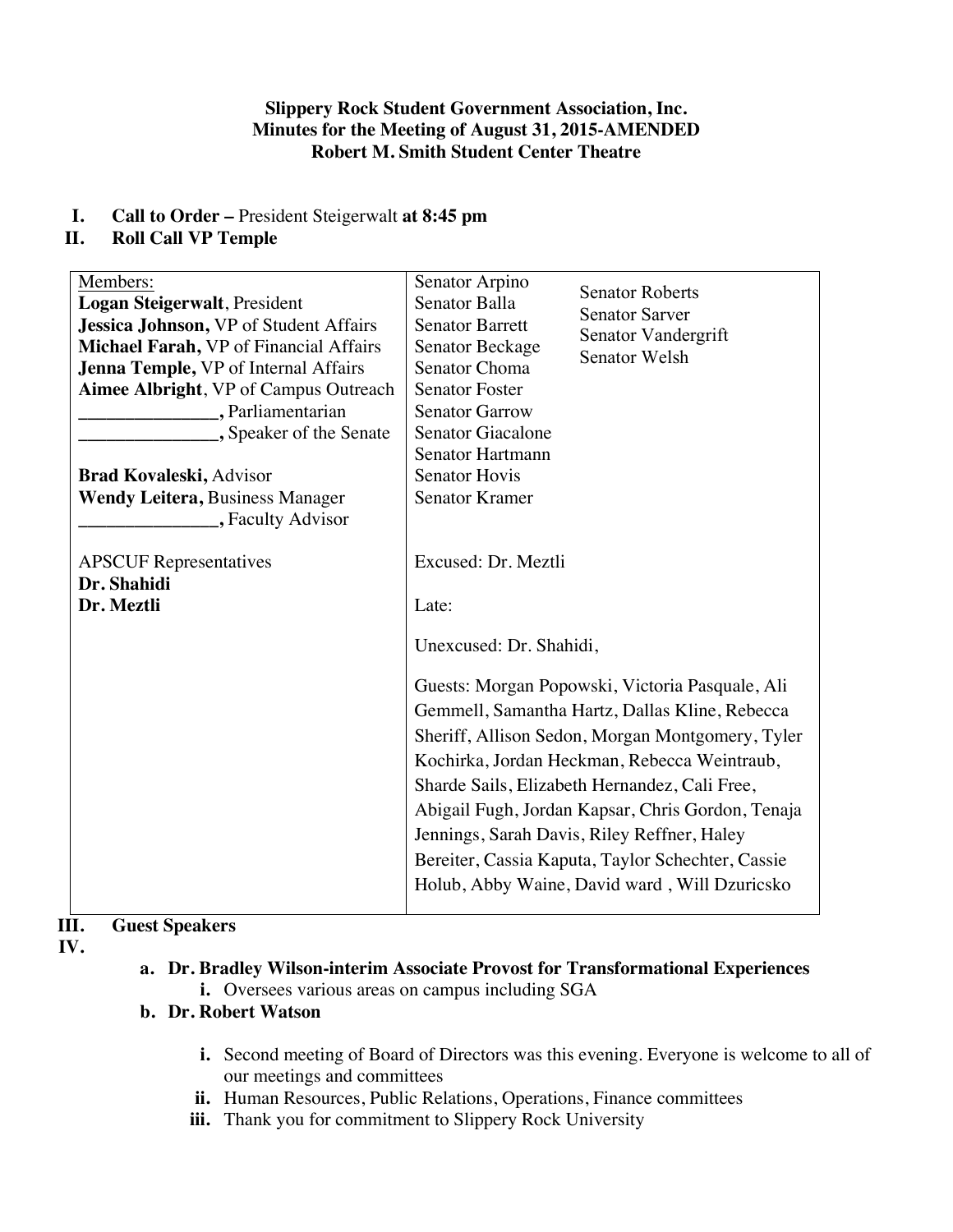#### **V. Board of Directors Report – VP Farah**

- **a.** Wendy was able to give us a lot of information about different programs and our financial standing in those programs (SGA Bookstore and Childcare)
- **b.** Logan and Mike were confirmed into their positions as Board of Directors

#### **VI. Officer Reports**

### **a. President Steigerwalt –**

- **i.** Excited to be here; going to be a good year
- **ii.** Current Goals-Host a leadership conference on campus, student run computer repair center, Student Life survey, meet with administrative contacts

### **b. VP Temple**

- **i.** Thank you to all committee members for doing behind the scenes work
- **ii.** Dodgeball tournament and pumpkin sale in the works more information to follow

# **c. VP Farah**

- **i.** Reworking finance policies
- **ii.** Discussed Conference Grant will be awarding grant in the fall for up to \$2,500
- **iii.** No new initiatives this week
- **iv.** Working on student leadership conference on campus
- **v.** Budgetary Reserves: \$163,611.94

# **d. VP Johnson**

- **i.** Working on student life survey for campus
- **ii.** Campus crawl end of October; look for safety issues on campus
- **iii.** Contacting township and the Grove to build a sidewalk on Harmony Road

# **e. VP Albright**

- **i.** Pitch Perfect 2 had great turnout
- **ii.** Utilizing social media and interactive information
- **iii.** Welcome Back Event September  $4<sup>th</sup>$  in the quad
- **VII. Old Business** none

# **VIII. New Business**

**Motion # 1 -**That SRSGA approves the minutes of 5/4/2015 parts 1 and 2, and the minutes of the 6/27/2015 executive board minutes.

#### **Choma/Sarver Motion Passes**

**Motion** #2 - That SRSGA approves the appointment of Dr. Christine Pease-Hernandez as SRSGA Faculty Advisor.

#### **Beckage/Arpino**

Dr. Pease Hernandez – wants to push us out of our comfort zones to make change happen **Motion Passes**

**Motion** # 3 - That SRSGA swears in the elected representatives from the 2015 election that were not sworn in at the May 4<sup>th</sup> meeting. **Albright/Barrett Motion Passes Alissa Gemmel is sworn in as Commuter Senator.**

**Motion** # 4 - That SRSGA approves the appointment of Rachel Lawler as the SRSGA Parliamentarian. **Sarver/Giacalone**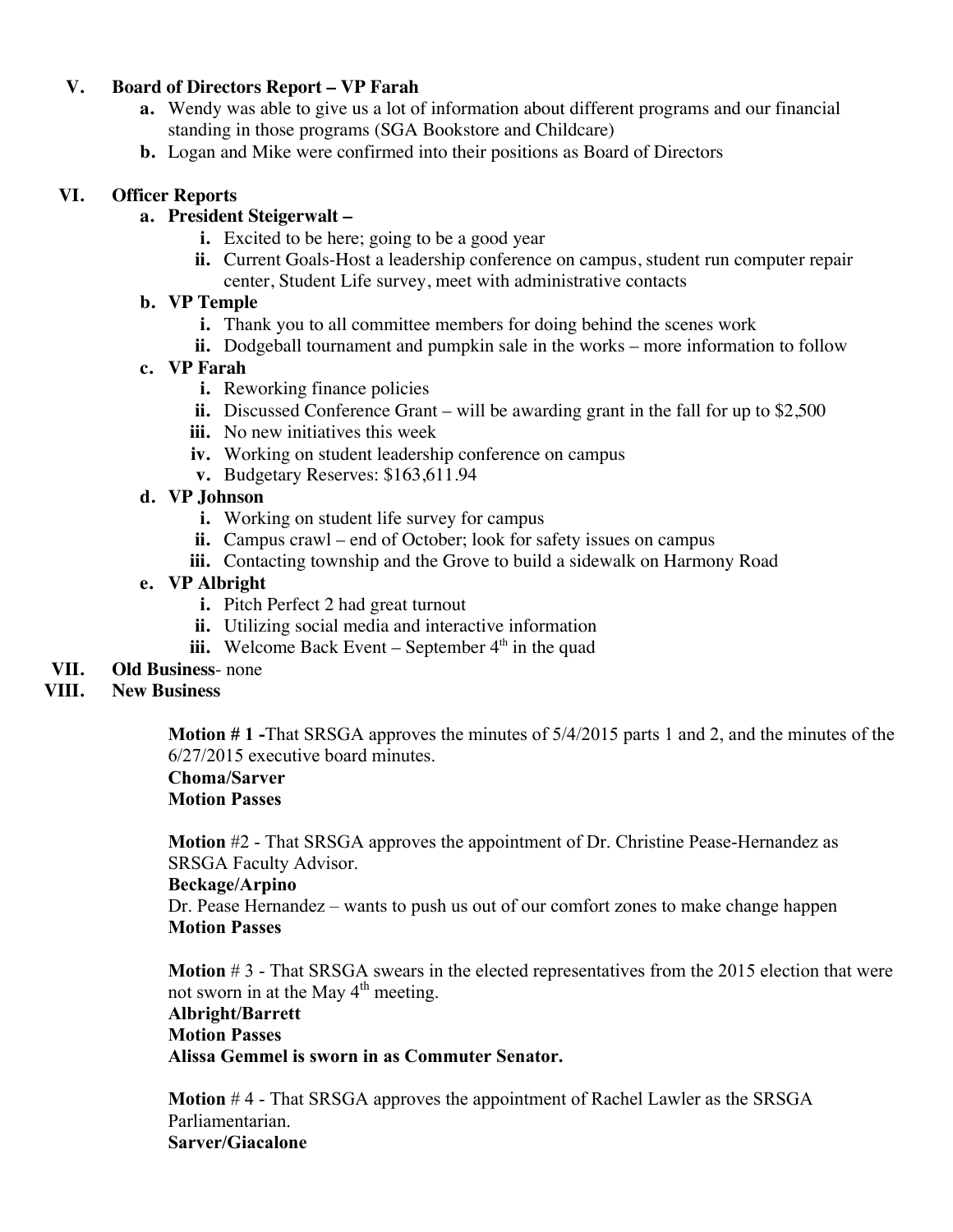Senator Choma: What do you plan to do as Parliamentarian? Rachel: Continue what Jess has done and make everything clear and concise. **Motion Passes Rachel Lawler is sworn in as Parliamentarian.**

**Motion #5-** That SRSGA opens the floor for Speaker of the Senate elections. **Kramer/Albright** Mike: Please make sure to vote if you previously abstained. **Motion Passes**

**Jaclynn Choma**: Business major, junior; have a passion for SGA. Get everyone's opinion on when to do ice breakers and games. Keep everything light but get things accomplished. Positive, Open-Minded, Self-Motivated. Focus on volunteerism and giving back to the community.

**Sarah Arpino**: Communications – Public Relations major, active member of SGA, on Board of Directors, Peer Mentor in the CSIL for FLSP. Productivity is main point while also keeping meetings fun and enjoyable. Passionate, Approachable, Motivating. Do multiple little things throughout year.

Senator Beckage: give consideration to Jaclynn Roll Call Vote

After first roll call vote, Choma received 8 votes, Arpino received 9 votes and there were 3 abstentions. Neither candidate received majority vote (11), roll call vote was cast again.

Second roll call vote: (see attached). President Steigerwalt was required to vote to break tie Senator Choma: 10 votes Senator Arpino: 11 votes Arpino wins with majority vote

**Motion** #6- That SRSGA elects Sarah Arpino as the SRSGA Speaker of the Senate. **Arpino/Johnson Motion Passes**

**Motion #7-** VP Farah motions to move into an Executive Session. **Farah/Sarver Motion Passes**

**Motion #8 –** VP Farah motions to increase the SRSGA, Inc. employee salaries as discussed in Executive Session and proposed by Wendy Leitera.

**Farah/Barrett Motion Passes**

**Motion #9 –** VP Farah motions to add two (2) movie series events to each Senator's Duties. **Farah/Arpino** VP Farah friendly amends to have the motion include Executive Board members' Duties as well. **Senator Arpino agrees.**  Senator Beckage friendly amends to add per semester to the end of the motion. **Senator Arpino and VP Farah agrees. Motion Passes**